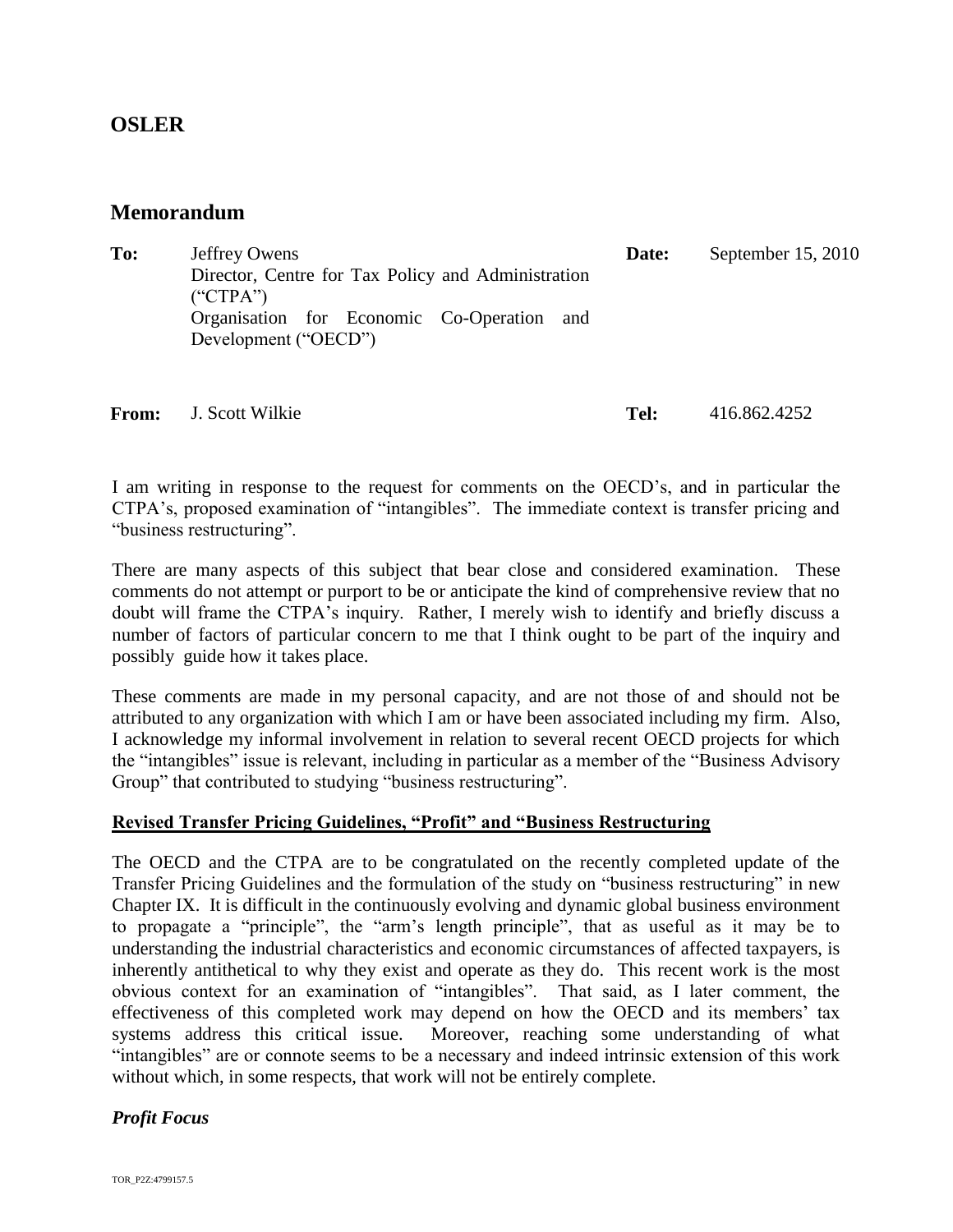The shift in focus of revised Chapters I – III of the Transfer Pricing Guidelines in favour of profit-oriented measures is notable. Acknowledging that separate entity, transactions – based comparative methodologies may be less primary and perhaps less analytically determinative relative to profit – based methods is important in two principal respects.

First, profit – oriented approaches may more accurately reflect how integrated multinational organizations actually function, across legal entity lines and despite the strictures of separate entity accounting. The legal transactions, *per se*, that connect their members may not readily indicate, or be the best reflection or measure of how their collective profits are earned functionally and geographically and apportioned among the members.

Second, emphasizing a profit focus is faithful to and both a reminder of and a signal to remember the text and origins of Article 9 of the Model Tax Convention, in the service of which the Transfer Pricing Guidelines exist. Article 9 does not speak in terms of "entities" as such but of "enterprises" of residents; that is, their businesses are the subject of this Article. Neither does the Article speak in terms of "transactions", "revenue", "expenses", "costs", "margins" or any of the other analytical devices that the Transfer Pricing Guidelines, as analytical tools, adopt to provide tax administrations and taxpayers with a common platform on which to build an understanding of and test the adequacy of a taxpayer's reported income.

Inherently, the transfer pricing exercise is one of apportioning profit on a rational basis, taking account of contributions to earn it but neutralizing the effect of common control to redirect profit away from those whose contributions should be rewarded.

Accordingly it is notable that Article 9 speaks in terms of, and authorizes an adjustment to, "profits" of enterprises if those profits have been distorted by non-commercial "conditions" attributable to their association, namely an ability to manipulate profits regardless of what commercial considerations otherwise would recommend which arises from common control. The focus on "profits" is important. "Profits" are the net financial outcome of a taxpayer's commercial endeavours – using the language of the Article the sum and blend of the entire collection of its "commercial and financial relations". No doubt actual transactions support this outcome. But still the indicative focus – the expressed interest – of Article 9 is "profits". This is borne out by its historical development dating from the 1920's when transfer pricing and other tax considerations, addressed in relation to gratuitous tax-induced impediments to international trade, became the serious subjects of tax inquiry they continue to be.

## *Transfer Pricing Guidelines and Countries' Law*

The Transfer Pricing Guidelines can serve the very useful objective of assisting to test the freedom of reported corporate profits from distortions attributable to the influence of common control within a multinational enterprise. But, they do not supplant or even modify the tax or other law of the OECD's member states, even if adopted as administrative guidance in the interpretation and application of that law. They may well be highly probative in the application of members states' tax law, notably in a tax treaty context. That is the case, for example, in Canada. But they are not, as a recent Canadian transfer pricing case reflected, law themselves and if in conflict with the law do not displace it. If the Transfer Pricing Guidelines, and in particular economic concepts intrinsic to them, are to have legal status it is incumbent on member states to ensure that their general law – contract, property and commercial laws -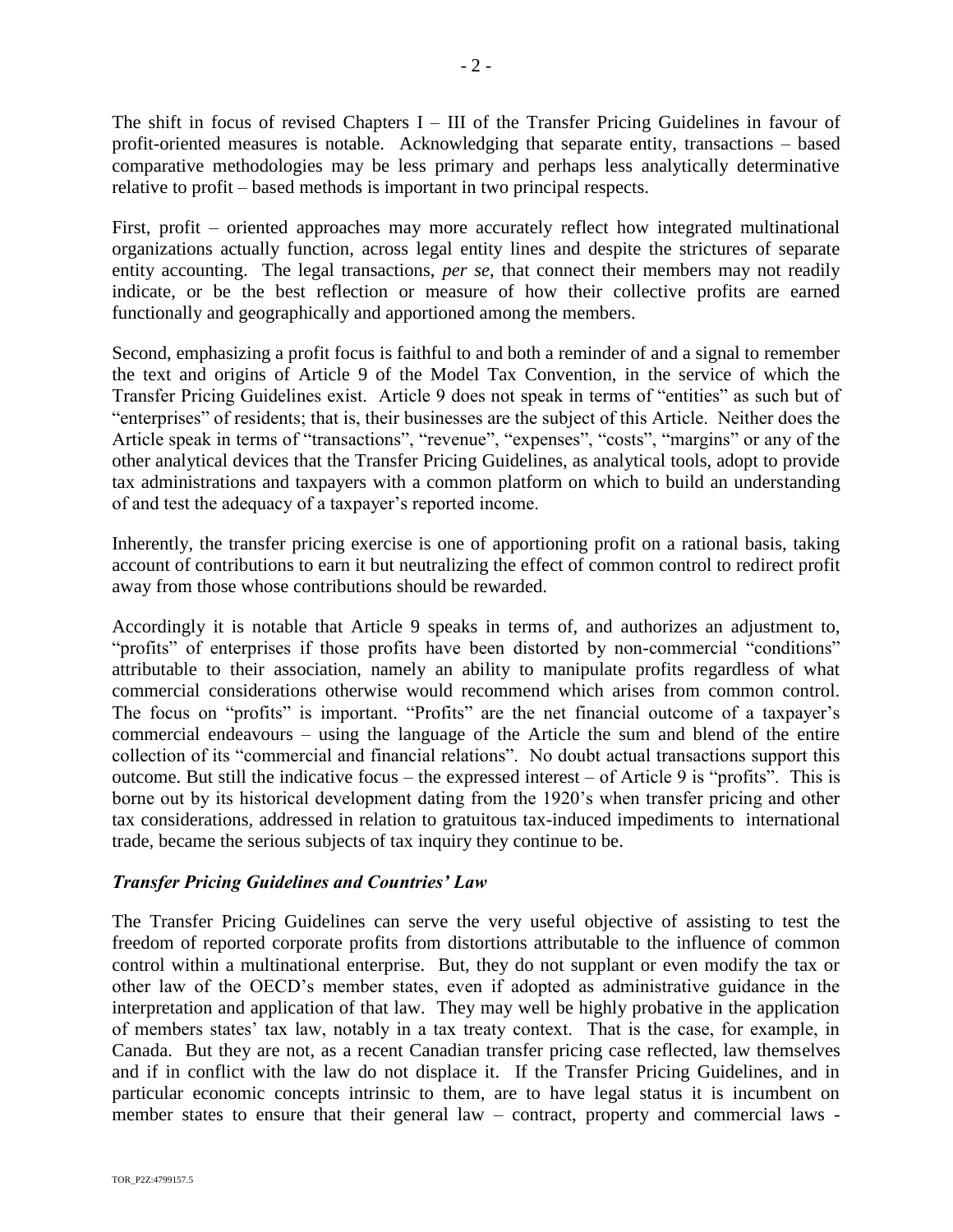underlying the tax law and their tax law itself incorporate notions that the Transfer Pricing Guidelines consider important.

As compelling as transfer pricing analysis according to the arm's length principle, informed by the Transfer Pricing Guidelines, may be, it cannot be effective to achieve its objectives unless the relevant local law identifies a "taxable object" – a property or service that the law recognizes generally and possibly the tax law recognizes specifically as having legal identity, and additionally a "taxable event" – a trigger (an event or medium) for subjecting a transmission of value involving that "taxable object" to taxation. The mere transmission of economic value, for example the renunciation or sharing of a "soft intangible" or a change in the intensity with which a business is conducted in a jurisdiction, may not be a taxable event if the local law does not assign or otherwise accommodate this status. Or, in any event, this conclusion may be sufficiently infirm or doubtful as to fuel rather than alleviate disagreements with and among tax authorities about how tax on the international profits of an integrated multinational enterprise should be shared among them.

## **Transfer Pricing, "Intangibles" and the Nature of Multinational Enterprise**

## *"Intangibles" At the Heart of Transfer Pricing*

"Intangibles" are, in my view, intrinsic if not the key to defining and evaluating profit-making and profit measurement for a multinational enterprise in the present and increasingly intricate global business and tax regulation environment. Of immediate concern is a lack of clarity and international agreement about what "intangibles" means. As a likely significant factor in the existence and measurement of and accountability for residual entrepreneurial profit – a notable focus of the Transfer Pricing Guidelines as revised – this notion inevitably puts the utility of the Guidelines and the Model Tax Convention in play. It is for these reasons that I offer some additional comments on the importance, but also risks of studying and making pronouncements on "intangibles".

Ultimately the "transfer pricing issue" mostly concerns the relative sharing by tax regimes of the income of their taxpayers and taxpayer groups almost, with respect, as if they were constructive "co-venturers" with them in their commercial endeavours (i.e., their financial interests are aligned). In effect governments have a kind of derivative "commercial interest" in their taxpayers' circumstances, in relation to each other. In any transfer pricing situation, then, there are essentially four axes of interest, on the assumption that two corporate group members are dealing with each other commercially. The fourth axis is usually the most important because it manifests the double taxation question that the Model Tax Convention and the Transfer Pricing Guidelines seek to address. Each taxpayer interacts with its own tax authority. These are two axes. Third, the two taxpayers interact with each other commercially; it is not obvious or even necessarily accurate that they do not have adverse commercial interests. Fourth, the two tax authorities have what amounts to an interest in the commercial outcomes of their respective taxpayers, in relation to their own relative interests as representatives of their tax regimes.

The evolved thrust of the Transfer Pricing Guidelines to more clearly recognize the utility and significance of profit – based methodologies and to reinforce what some may perceive as an obligation of taxpayers to select the best way of explaining their profitability, and the attention paid in new Chapter IX to "profit potential" and the uniqueness of business organizations that may imperil the reliability of "comparables" analysis, point in the direction of the obvious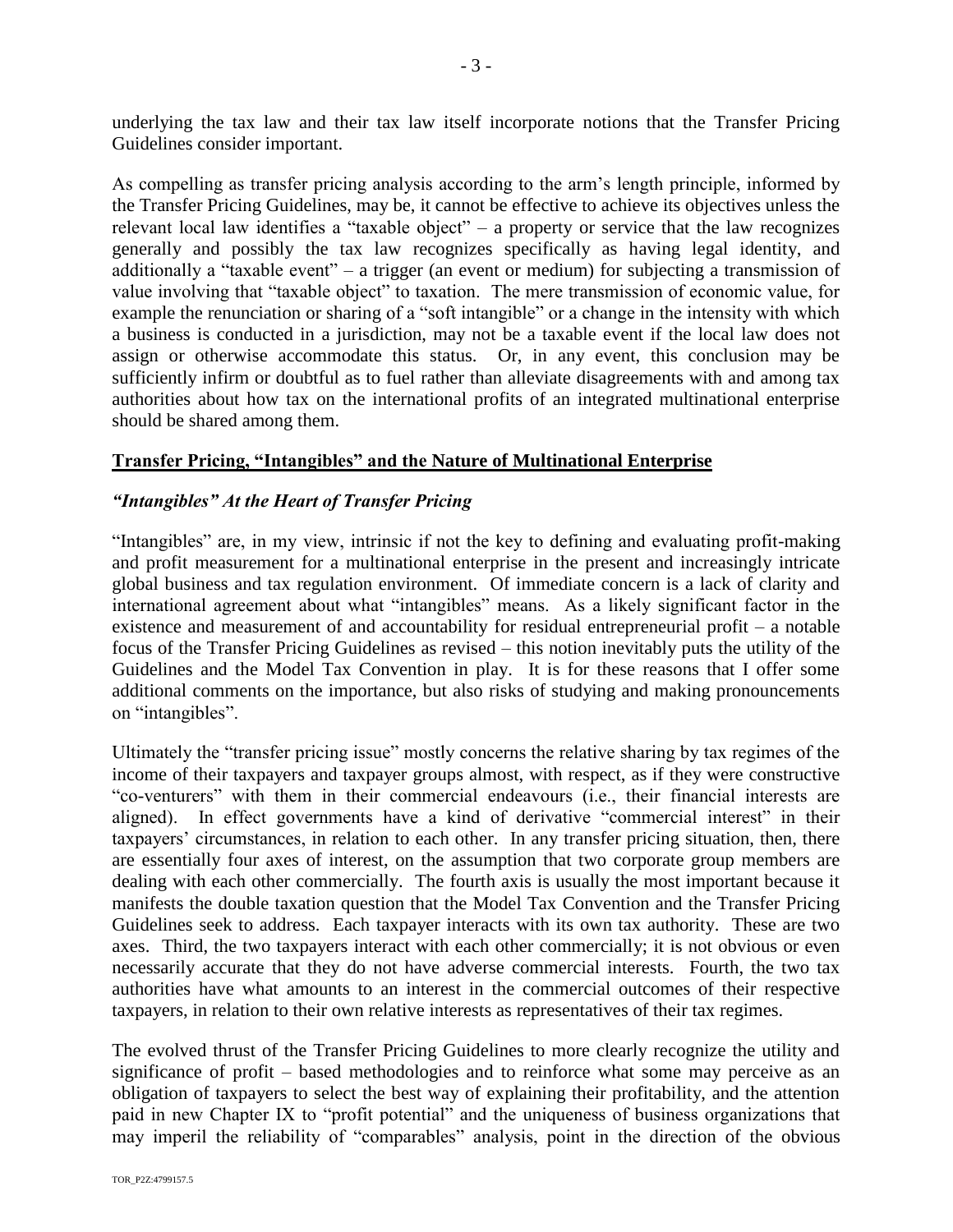importance of "non-transactional" "intangibles" – so-called "soft intangibles" – to measuring and allocating group profit.

In relative terms "transactional intangibles" – species of "intangible property" that in the first instance are "property" as a legal matter, reflected for example in patents, trademarks and copyrights, are more readily addressed in the typical transfer pricing environment. This is because they are manifestations of unique knowledge and experience that the law generally recognizes as "property". They can be evaluated on a transactional basis and comprise private interests that can be protected and defended by a legal remedy. This is consistent with the Commentary to Article 12 of the Model Tax Convention, particularly paragraphs 11.3, 11.4 and 11.5 where intangible property in the nature of "know-how" is associated with, indeed defined by, inherent unique intellectual content that is in some manner or other not generally known and is protected from disclosure

Other "intangibles" that manifest less clearly defined unique and protectable characteristics and elements of corporate organization and behaviour, or comprise a general or duplicated (or readily replicated) awareness of information, practices or knowledge that are not somehow secured for the exclusive and protected benefit of their "owners", are more difficult. In transfer pricing language, it may be that these sorts of "intangibles" are some kind of hybrid of "routine" and "non-routine" elements, possibly closer to the "non-routine" end of the spectrum because they are not or may not be unknowable but for the routine transactions costs to "acquire" them. This of course reflects both the substantive question of what "is" an "intangible", and the equally difficult valuation question of its worth.

Implicitly, this presents two fundamental questions that will inevitably have to be addressed. First, does the "intangible" manifest a "thing" or "something" to which the law ascribes legal definition?

Second, even assuming that the answer to the first question is positive, what is the value of "something" that is not, in contrast with "know-how" as the OECD explains that notion in the commentary to Article 12 of the Model Tax Convention, secret, private or subject to enforceable limitations on disclosure? For example is being allowed access to information that is generally knowable or that the source cannot or does not seek to protect worth very much (or much more than the out-of-pocket costs to obtain it)? Would a third party pay very much (more than this) for it? But it may be these kinds of "intangibles" – pooled and shared awareness of information, practices, procedures and the like as well as "synergies" associated with the compilation of these sorts of "intangibles" - that distinguish corporations and corporate group from each other and therefore sharpen the focus on whether the "arm's length" analogue underlying contemporaneous transfer pricing is challenged. These may also be the core of what needs to be explored in the "intangibles" project.

## *"Non-Transaction" or "Soft" Intangibles – The Key Issue*

"Intangibles" – and in particular "soft intangibles" – may have none but an economic significance or connotation. This does not diminish their relevance or importance for transfer pricing analysis although it may imperil how effectively this analysis can find its way into actual tax regulation. What the industrial economic literature might refer to, for example, as "organizational intangibles" as well, as among others, what some, imprecisely, refer to as "marketing intangibles" are in fact hallmarks of idiosyncratic manifestations of knowledge and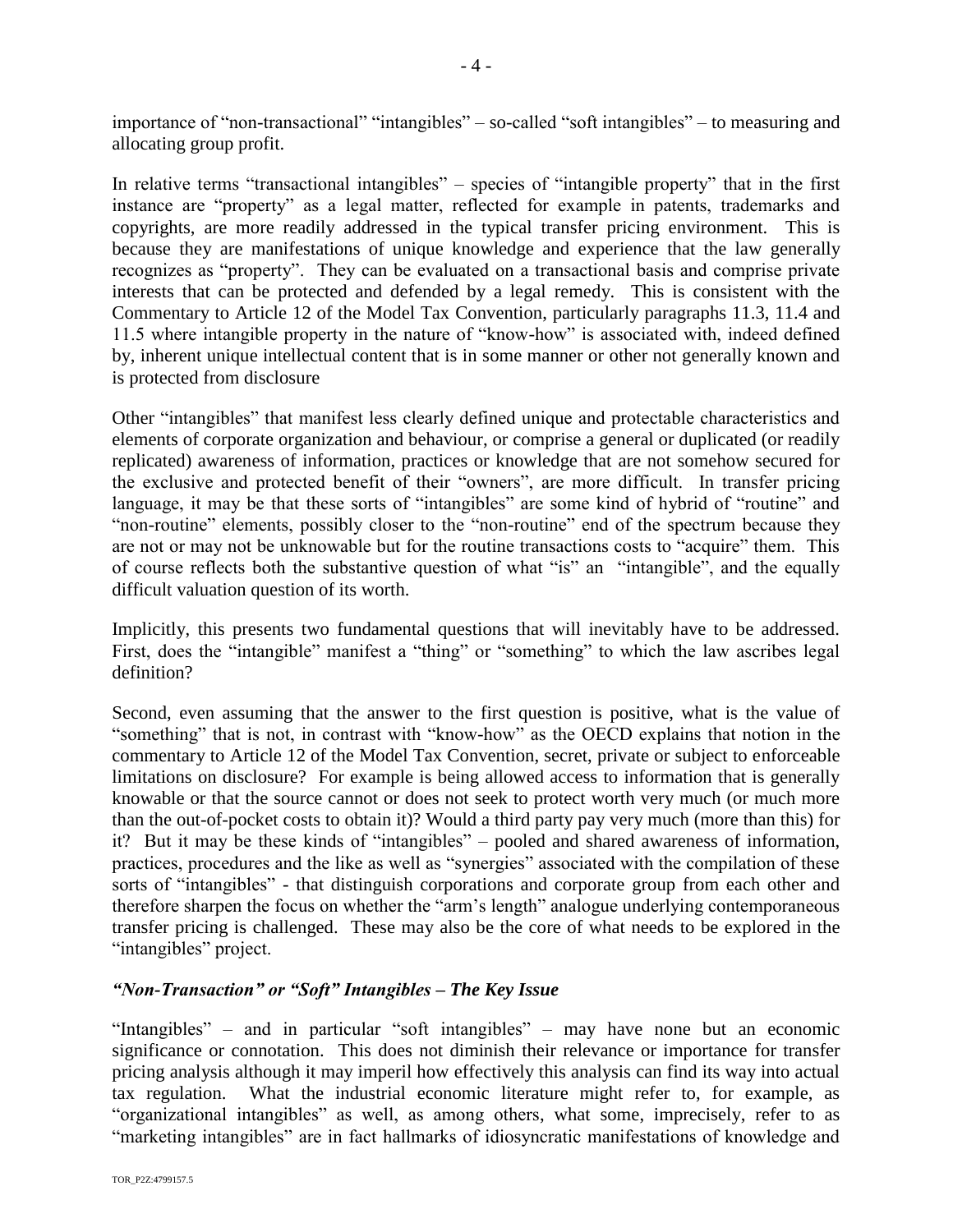experience that define the taxpayers to which the "arm's length principle" and countries' transfer pricing legislation are meant to apply. But they may not be comprised in or themselves exist as property or services according to general or tax law so as to allow them to be "taxable objects" within a tax system, and in turn the object of "taxable events" when somehow transmitted to benefit others within a corporate group who would assume responsibility and risk in relation to them.

Pointedly, simply because transfer pricing guidance or tax authority practices assert the significance of transmissions of economic value to have transactional significance does not make this so as a legal matter. Tax regimes are legal systems. They operate within and are accessory to "larger" legal systems concerning contract, property and other rights. For example, it may well be the case that the efforts of a local distributor are extraordinary, and contribute to the value to the manufacturer of its product and relevant legally protected intellectual property. But that does not necessarily give rise to an interest recognized by the law of the distributor in the manufacturer's property or cause "something" in the nature of property – some sort of interest in the local market – to "spring" into existence as a transmissible property interest, even though as matter of economics theses might not be unreasonable economic judgements.

## *A Canadian Example: Illustrating the Issue*

A particular example, admittedly oversimplified, with reference to the situation in Canada might be helpful to illustrate the desirability of more clearly dealing with "intangibles". The "goodwill" associated with a business, often in casual discussion taken for granted as property, is simply the residual (entrepreneurial) value of the business and its property assuming a certain continuity of activity and pattern of asset use. Broadly, it is the value associated with business assets used together in a going concern operation, contrasted with their value independent of each other on a standalone basis (in a manner of speaking, their "break-up" value). In Canadian law, this financial, or economic, or accounting notion may or may not manifest "property".

In one, but only one, Canadian case of marked brevity and limited analysis, the evidently seamless continuation by two sons of their retired father's business was treated as a taxable deemed disposition of "goodwill" by the father for proceeds equal to its fair market value. Interestingly in the contemporary business restructuring context, the Court made parting reference to the realignment of business risks that occurred. In fact in that case it appears that the sons, through a new corporation, succeeded to the entirety of the business, including customer and supplier relationships and other elements that could be considered "hard" assets and not merely residual "goodwill" as if it did or could stand alone.

On the other hand, Canadian law and related practice does not recognize "property" in information or experience as such (unless of course it is of the sort that is legally protectable and has been made manifest in, for example, a patent, copyright or trademark). However, expenditures in a business context may be defined and treated by Canadian tax law as "eligible capital expenditures" that are in relation to "eligible capital property", two tax notions. Whether this imports a primary requirement of being or giving rise to "property" in the general legal sense is not often discussed though could be important, for example, in determining whether a taxdeferred reorganization "rollover" would be available (a point that is generally, in its context, not normally controversial because in any event usually there are "hard" assets transferred, to the use or existence and transfer of which the residual business value would attach, and therefore "goodwill" is not effectively some sort of stand-alone "asset"). As well, pending changes to the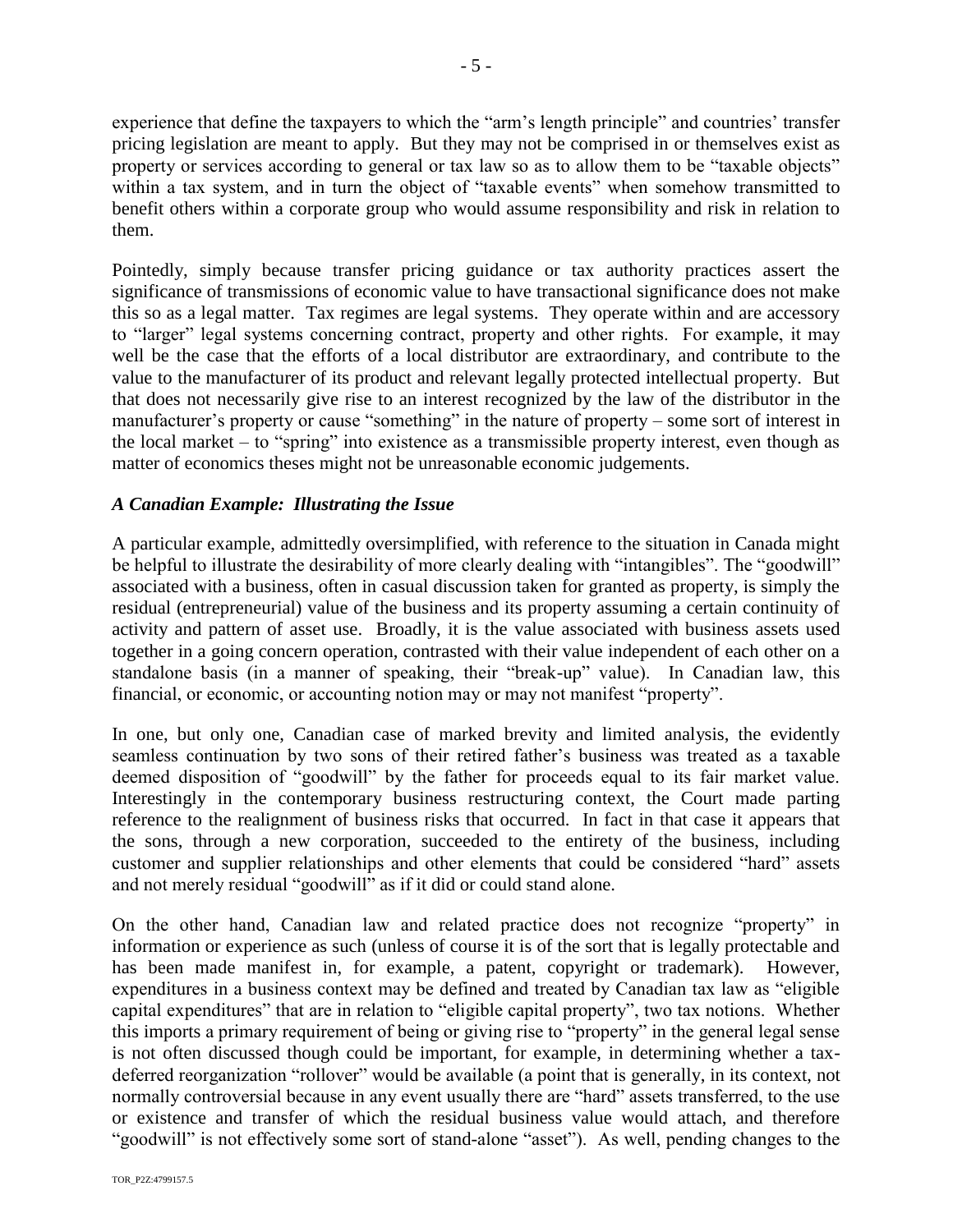Canadian tax law will treat as dispositions certain contractual undertakings – for example transfers of "reputation" value or restrictions on competition – that otherwise the law has not treated as taxable dispositions of property or any other situation giving rise to tax.

All of this is to say that in Canada's case, what an "intangible" is, particularly a "soft intangible", as an object of taxation is hardly settled. And this is a determination that must be made even before addressing the possibly even more difficult valuation question. This is significant, and will be even more so if Canada's perceptions and treatment will be tested in the international arena in relation to those of other countries which may be different. It is even more fundamental given the close association of this issue with corporate profitability and uniqueness and the demands made by a transfer pricing analysis, particularly dealing with "business restructuring", to identify and value not only existing states of play but transitions between them.

If "intangibles" are to have a particular connotation or be subject to a regimen of definition and valuation, then it will be important in an international setting that countries more or less agree on the standards for making these determinations and that they apply them consistently and selflessly. An odd and awkward potential result of not doing so is the contention, by more than one country, that the "goodwill" or other non-routine intangible value resides with its taxpayer, resulting in more arithmetic profit and business value than in absolute terms exists or even is possible. In other words, symmetry is important.

It would not be surprising if these were concerns for most countries. To my immediate awareness, The United States and Germany are possibly among a small group of countries if not unique in themselves, in legislating in their tax law when transmissions of economic value of this nature should be treated as "taxable events" involving "taxable objects" recognized by the law. Presumably, this recognizes that apart from such legislation there is doubt whether the targeted result would obtain. Indeed, current discussions in the U.S. seem aimed at reinforcing this, notably with respect to manifestations of knowledge and experience that otherwise still might not satisfy these criteria; "work force in place" comes particularly to mind. Comparatively in light of Canadian law, I think reasonable minds can differ about whether the law accommodates as taxable changing the intensity with which business is conducted by reassigning or otherwise transferring significant employees.

## **Why Is It Important to Resolve Uncertainty?**

## *The Residual Value Target: Law "And", or Law "Versus", Economics*

It is critical to the effective application of transfer pricing analysis grounded in the "arm's length principle" to address how "organizational" intangibles – and more generally "soft intangibles" are understood in the context of the Transfer Pricing Guidelines and countries' relevant tax legislation. These "intangibles" manifest the essence of the residual profitability of a multinational enterprise and in many ways define its distinctive character. In short this is the "elephant in the room" concerning the potential effectiveness of the revised Transfer Pricing Guidelines. Without venturing, here, into the resurgent debate about the relative adequacy and utility of the "arm's length principle", the inherent and unique characteristics and elements of "corporate organization" are what challenge the theoretical integrity of the "arm's length principle" as a principle. Objectively they account for why multinational organizations essentially exist in a manner of speaking in defiance of and to avoid limitations and risks attendant on unrestricted arm's length dealing. "Soft intangibles", reflected in unique corporate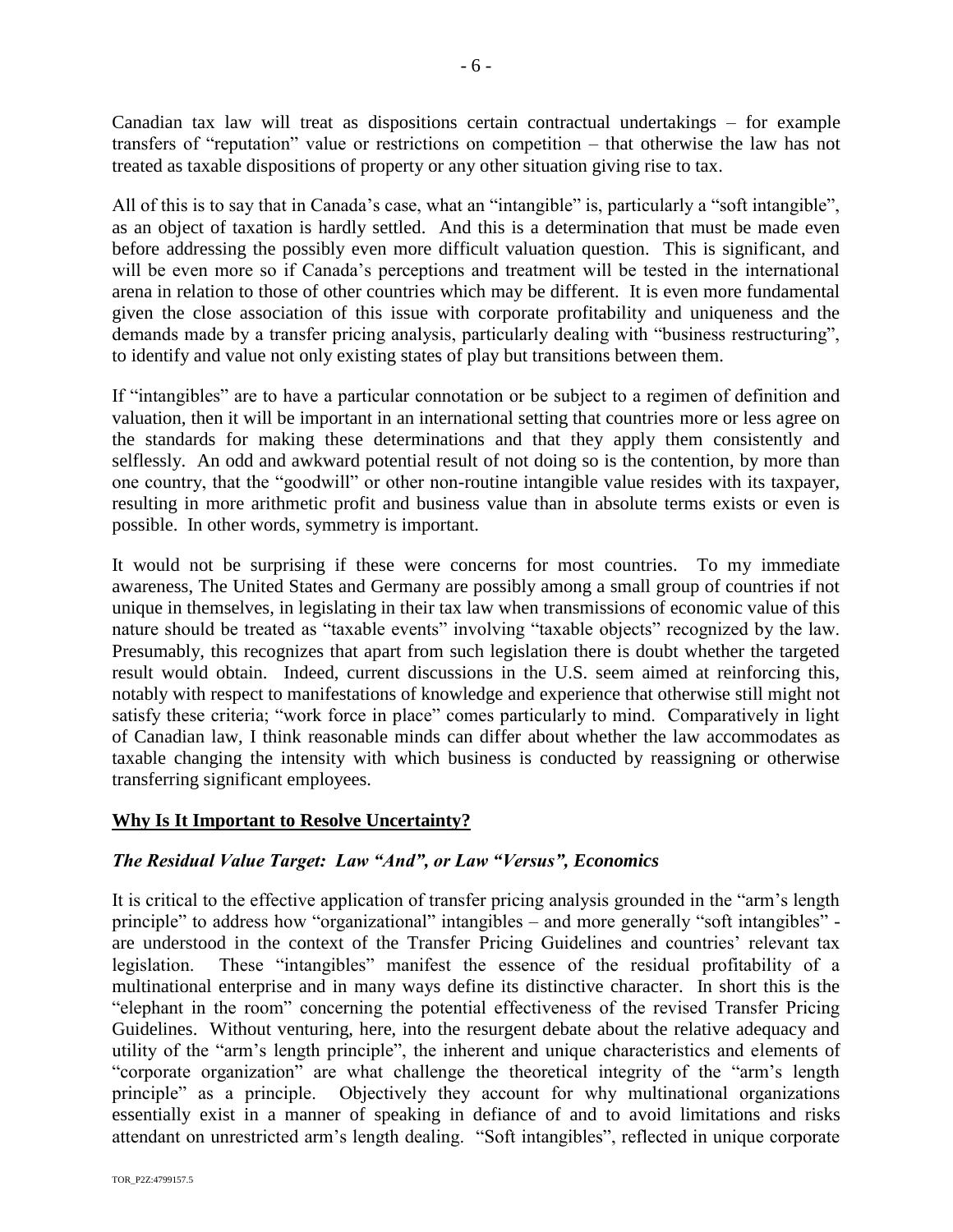organizational characteristics, efficiencies and synergies are more than anything else, then, the defining characteristics of multinational organizations and the reason why, despite general deference to comparables analysis, it is often if not usually difficult to find acceptable comparables. The taxpayers whose transactions are being judged are presumptively different in ways that are not discernable or easily detectible. Therefore, the utility of the Transfer Pricing Guidelines and the analytical integrity and hegemony of the "arm's length principle" are significantly implicated. Accordingly, the "intangibles" question is key to measuring and comparing profitability and detecting gratuitous distortions of profitability as Article 9 of the Model Tax Convention requires.

## *Transfer Pricing Principles Increasingly Influence the Model Tax Convention*

A second reason arises from greater acknowledged reliance on transfer pricing guidance to inform other analyses relating to the more general application of the Model Tax Convention and tax treaties based on it. In particular, the revision of Article 7 and its Commentary, and the OECD's report on attributing profits to permanent establishments, rely on and borrow heavily from the transfer pricing experience to measure attributed permanent establishment profit and to offer objective shape and texture to "dealings" within an enterprise. The analysis of implied transactions is difficult enough. But "dealings" are an aspect of the internal operation of multinational enterprises that entails being able to pool and share, even possibly without adverting to it in typical commercial ways, the experiences and opportunities of group or collective enterprise. Inevitably, this is grounded in, or at least materially affected by, what loosely would be referred to as "soft intangibles".

## *Taxation In Accordance With A Convention: Incubating Tax Disputes*

A third reason pertains to the fundamental justification for having and being guided by the Model Tax Convention and the Transfer Pricing Guidelines. Their role is to establish an objective basis, both with reference to non-arm's length arrangements and otherwise, for apportioning a shared tax base among national tax systems able to assert credible claims to it based on how income is earned and taxpayers conduct themselves, so as to mitigate unresolved "double taxation". An issue that no doubt will be increasingly prominent as transfer pricing guidance assumes a more prominent role in its natural Article 9 setting and more generally as a device to assist the application of Article 7, is whether taxation is in accordance with a tax convention. This will in turn require determining, possibly more frequently and with higher stakes, whether differences of view between tax authorities are legal or factual, and whether in the Article 23 context and more generally unresolved double taxation inevitably leads to greater reliance on mutual agreement proceedings between Competent Authorities – a time consuming process not well adapted to "real time" predicable tax determinations and related financial reporting – to ensure the intended application of the Model Tax Convention and the Transfer Pricing Guidelines. Clearly, this situation will be exacerbated to the extent that *a*, if not *the*, primary determinant of profitability is a notion - "intangibles" - on which not only is there not international agreement but importantly no legal definition in countries whose treaty interests, and whose taxpayers' tax interests, are in play. In short, in the absence of a factual and legal platform on which to resolve double taxation, one that is sufficiently definite that it can be meaningfully anticipated by taxpayers and tax authorities, the objectives of the Model and the Guidelines may be frustrated. This is doubly important to the extent that countries actually adopt the Transfer Pricing Guidelines directly or by allusion in their specific treaties, as Canada and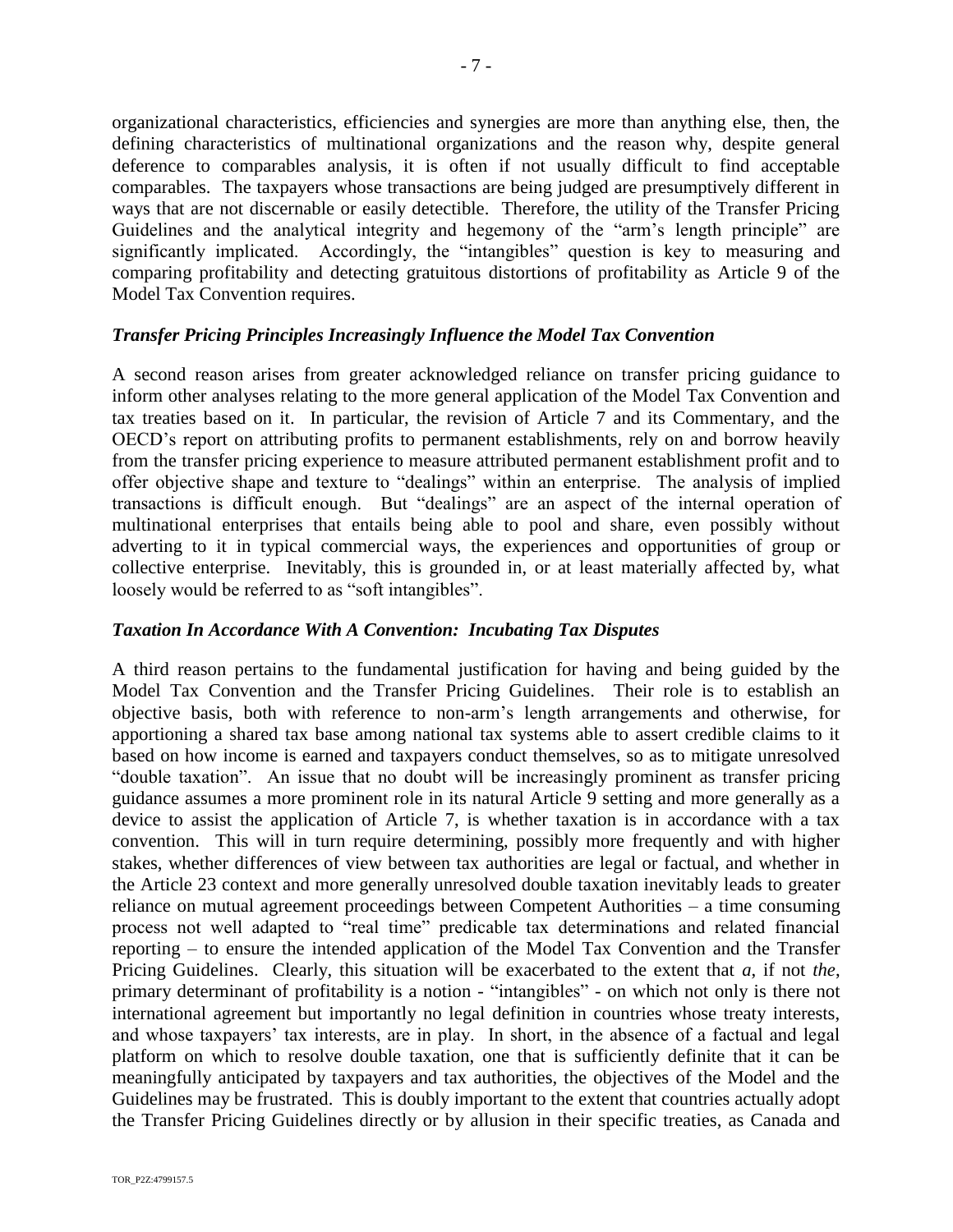The United States recently have done in the Fifth Protocol to the *Canada-United States Income Tax Convention* for the purpose of measuring attributed permanent establishment profits.

## *Guidelines Versus Law: What Supports the Application of the Transfer Pricing Guidelines?*

A fourth reason has both practical and legal implications. As important and significant as the Transfer Pricing Guidelines are, they are guidelines. Tax administration takes place, in each country, within a legal system that comprises the general law on which tax law floats as an accessory, and the tax law. Economic notions cannot be given legal status simply by declaration. That is, guidance by the OECD and its members, as significant and compelling as it is, is guidance. For the most part, the Transfer Pricing Guidelines historically have provided guidance on transfers that presumptively would have been seen as involving "property" and "services" in the legal sense. It is a consequence of "globalization" – possibly an over-used rationalization for imprecision and indecision – and the conduct of global business on functionally integrated and effectively consolidated rather than separate entity lines, that accounting for the geographic and entity attribution of multinational profits will more and more be affected by the "intangibles question". Accordingly to avoid the Transfer Pricing Guidelines being marginalized and the utility of the "arm's length principle" being impaired, it is necessary, in my view, for countries that adhere to the kinds of positions in, for example, new Chapter IX of the Transfer Pricing Guidelines and that seek to capture as taxable events transmissions of economic value manifest in "intangibles" - "soft intangibles" - that may lack legal status and therefore status as taxable objects and events, to carefully consider the capacity of their existing general and tax law to sustain the objectives and positions that the OECD would offer as guidance. In that regard they may wish to consider legislative changes that give defined, observable legal life to these economic notions. This observation and my other comments, I hasten to say, should not be mistaken as some sort of slavish adherence to formalism. They are not that. Nor are they a judgment about whether the Transfer Pricing Guidelines should head in the direction of invoking a focus on "intangibles"; that has happened. The question now is what it means.

## *Transfer Pricing Guidelines As Model Tax Convention Commentary: New or Improved?*

There is a fifth reason collateral to the fourth, for being particularly careful with this question. Although no doubt some would debate this, the Transfer Pricing Guidelines are effectively an extended Commentary to Article 9 of the Model Tax Convention. Accordingly to the extent that they, like other Commentary, cannot be considered merely to embroider or elaborate pre-existing notions inherent in or contemplated by Article 9 and therefore what treaty negotiators objectively and presumptively would be considered to have taken into account in concluding treaties, and instead are considered to invoke novel interpretative or substantive notions, the probative value even as guidance of the Transfer Pricing Guidelines and of the Model Tax Convention where the Guidelines are relevant to it might be challenged. This would affect the resolution of bilateral treaty disputes hinging on the "Associated Enterprises" and "Mutual Agreement Procedure" provisions of tax treaties, and be a factor in how prominently the Transfer Pricing Guidelines would figure in an adjudication of a transfer pricing controversy in a country's judicial environment. This is additionally important because of the significance of the Transfer Pricing Guidelines for an Article 7 business profits attribution inquiry. In other words, the status as compelling guidance and authority of the Model Tax Convention and relevant Commentary and the Transfer Pricing Guideline is affected.

## *The "Arm's Length Principle" Redux*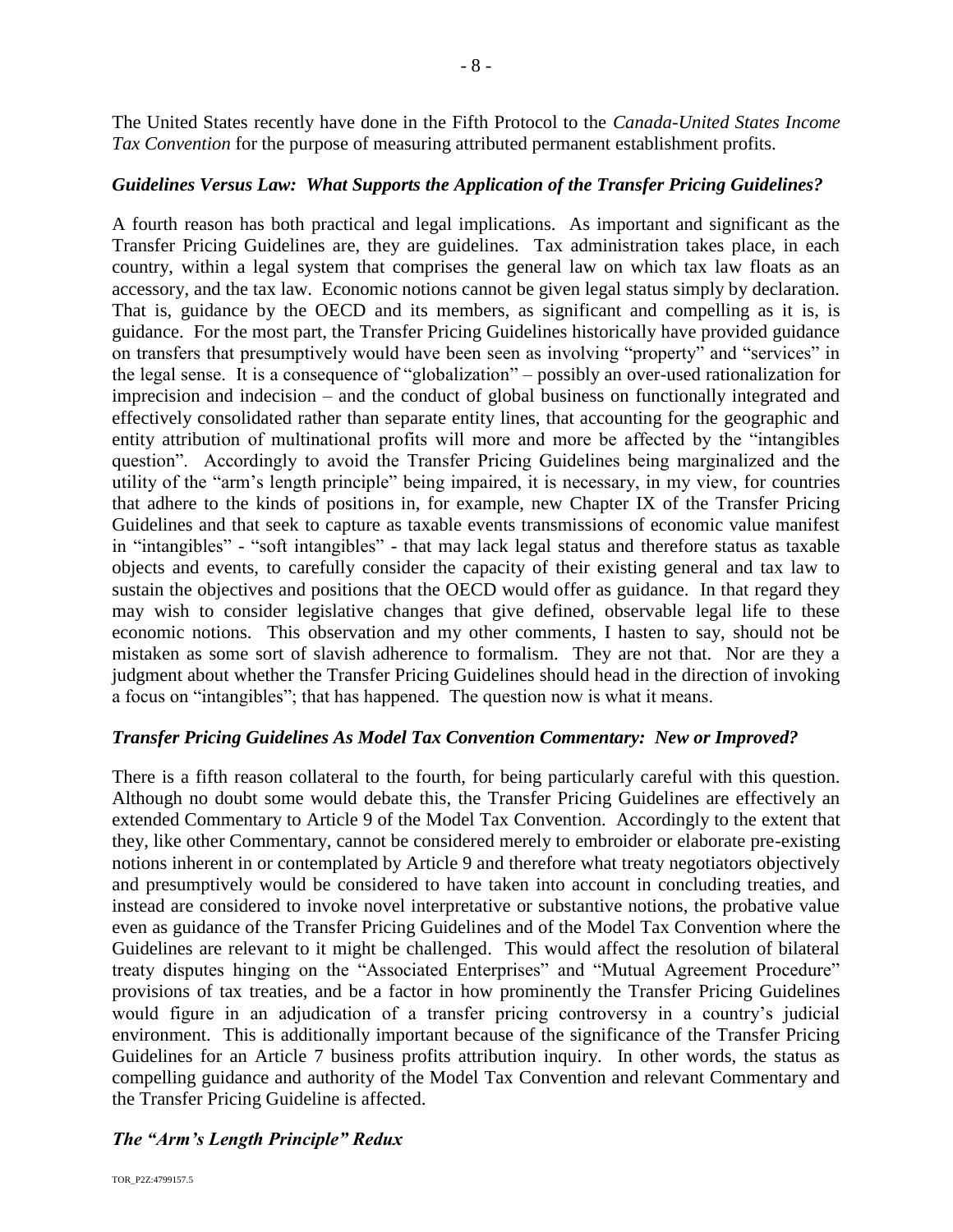A final, sixth reason for approaching the "intangibles" question carefully subsumes all of the prior points. There is, as there has been for some time, an ongoing and increasing pointed debate about the adequacy and sustainability of the "arm's length principle" versus other approaches to transfer pricing. To the extent that the devices and notions underlying important elements of that principle are undefined or too opaque, the utility of the principle to capture and deal with increasingly important determinants of corporate group income and its allocation geographically and within a corporate group may be imperilled. As you have said on a number of occasions, the arm's length principle is entrenched in international tax practice and administration, and generally those concerned with it it have at least a visceral understanding of its role and significance. If suitable focus is directed to what Article 9 actually says in contrast with the lore built up around it, the attitudinal and regulatory direction of the arm's length principle is fairly clear even though its methodological application, with respect, may sometimes seem a bit like the "Caucus Race" in Lewis Carroll's *Alice's Adventures in Wonderland*: no beginning, no ending and no over-arching extant rule to determine the final outcome. That said, the continued hegemony of this "principle" in the face of criticisms of its relevance and effectiveness will not be assisted by imprecision as to how "intangibles" will be perceived, defined and treated, or by inadequate translations of the OECD's relevant work into the law and consistent practice of its members.

## **No Problem Without A Solution**

These are difficult questions. I do not propose to try to answer them here. I anticipate the answer will be imperfect even after much study. In other circumstances, a study of this sort might only be approached guardedly and with reservation. However, given the nature of corporate organization and the implications of global business it is inevitable to confront this issue. In any event, in a manner of speaking the inquiry has already been launched by the revised Transfer Pricing Guidelines, in particular Chapter IX. The real test may lie in generating a measure of specific agreement as to what manifestations of economic change or industrial character should be factors in a transfer pricing or "dealings" analysis and therefore treated as taxable "intangibles" and then what characteristics contribute to valuing them – bearing in mind the "routine" versus "non-routine" distinction that affects and is already incorporated in transfer pricing analysis. However the work already completed by the OECD to revise the Transfer Pricing Guidelines seems to advance this aspect a considerable conceptual distance.

It may be that the best, or at least only useful answer has two aspects.

First OECD member countries would be encouraged to ensure, if this is their objective, that their (tax) law specifically captures transmissions of "intangible" value that otherwise may not be encompassed by the tax system because it, or the transmission event, would not be recognized in the law as giving rise to a taxable outcome. This would include not only addressing whether the "intangible" is recognized as a "taxable object" by the legal system, but also by what (taxable) events (i.e., disposition, provision of services, royalty/licence) it and interests in or rights to it can, or possibly could only be, transmitted, as well as when, if this is a concern, a taxpayer's self selection of the manner of transmission will be respected. The corollary issue of valuation needs also to be addressed. This is a domestic law matter for member countries. But its importance cannot be underestimated. And neither can the need, not merely desirability, for countries to adopt a more or less consistent outlook. If a tax claim cannot be sustained under the law according to which it is asserted, then the Transfer Pricing Guidelines will have muted significance even if sound conceptually to identify realized or shifting value. If countries adopt